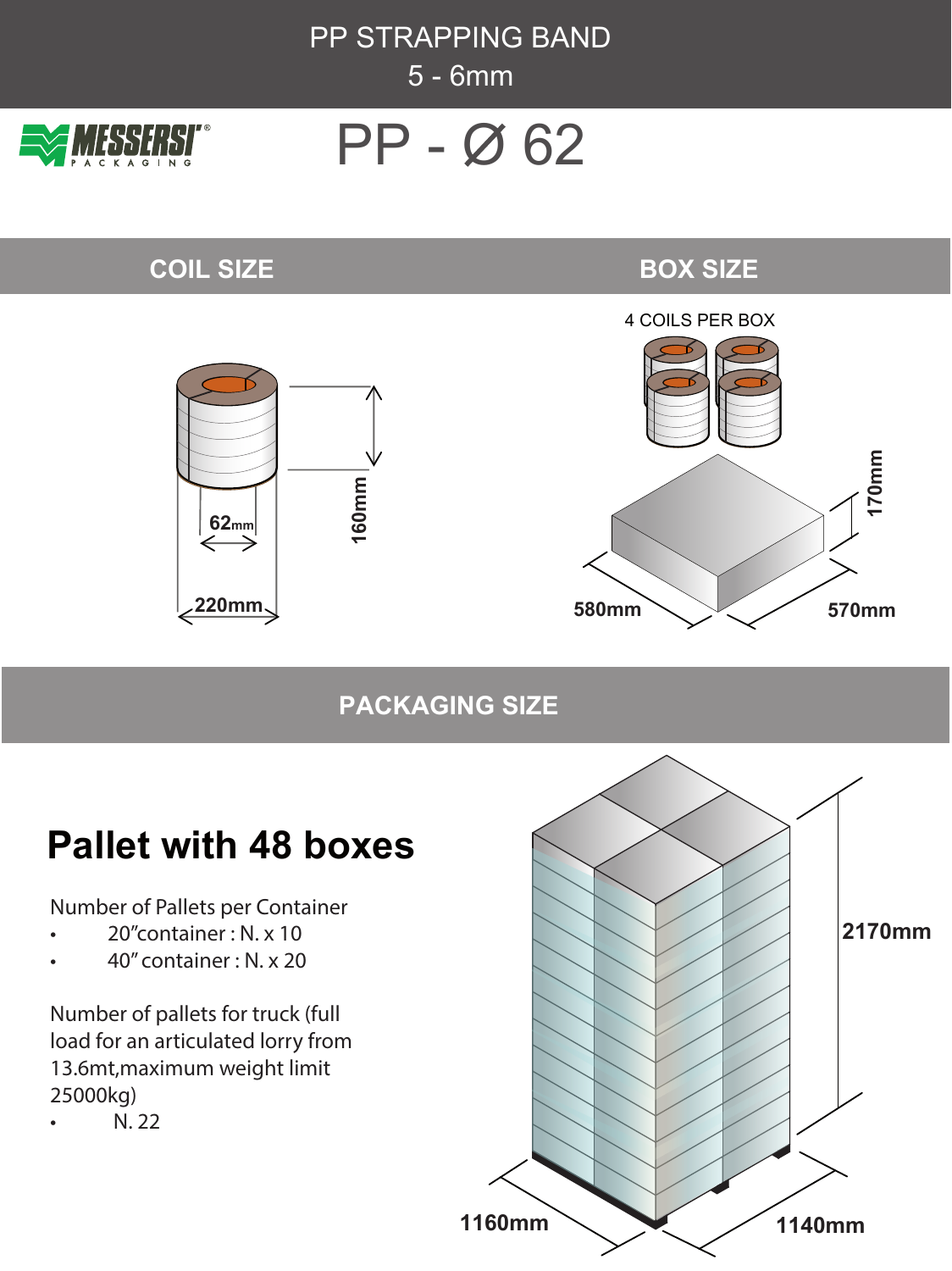



# PP - Ø 150

## **COIL SIZE**

### **BOX SIZE**



### **PACKAGING SIZE**

## **Pallet with 36 boxes**

Number of Pallets per Container

- 20'' container: N.11
- 40'' container: N. 24

Number of pallets for truck (full load for an articulated lorry from 13.6mt,maximum weight limit 25000kg)

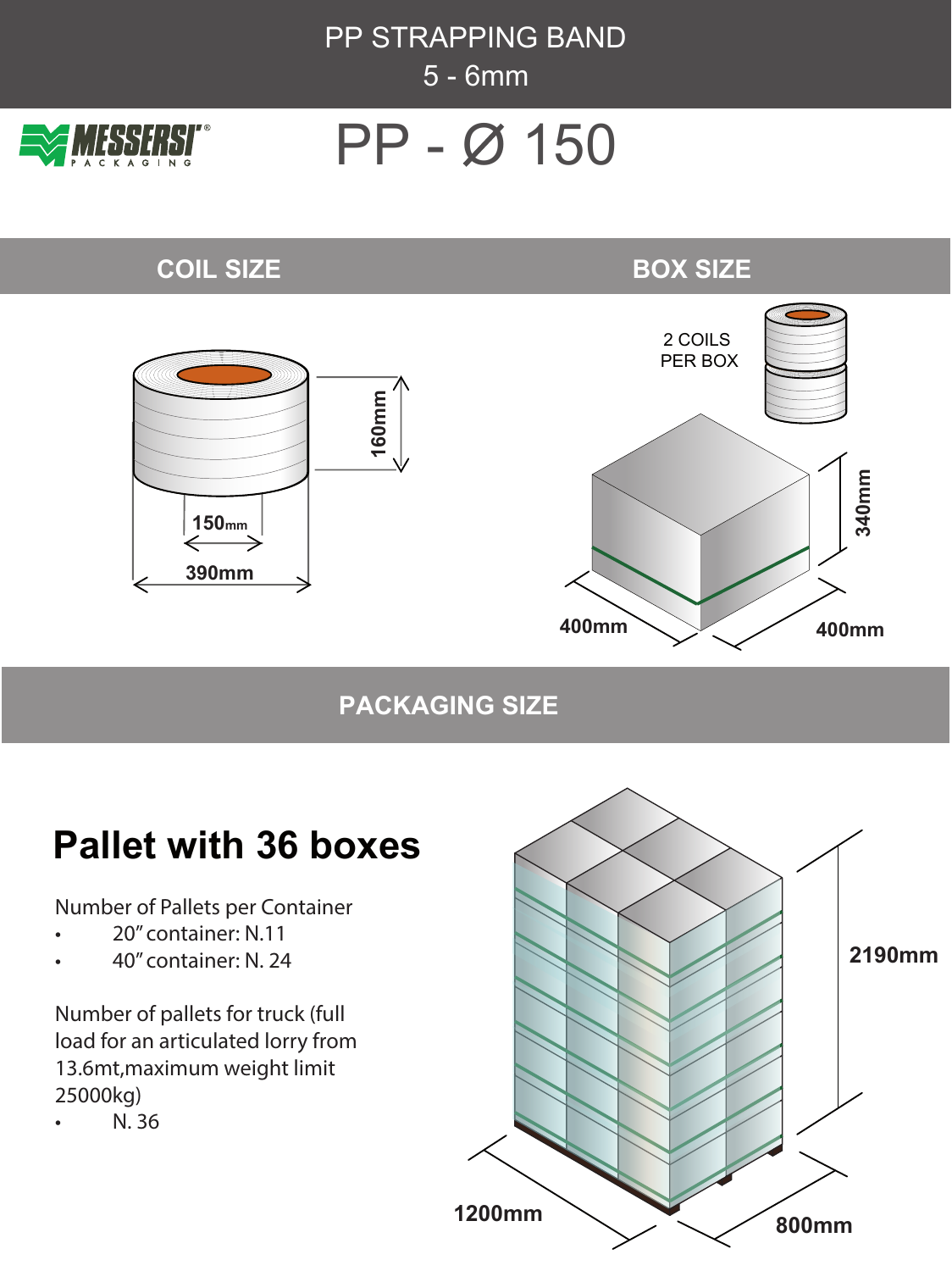PP STRAPPING BAND 5 - 6mm



# PP - O 200

### **COIL SIZE**





## **PACKAGING SIZE**

# **Pallet with 30 boxes**

Number of Pallets per Container

- 20'' container: N.11
- 40' container': N. 24

Number of Pallets per Camion (cfull load for an articulated lorry from 13.6mt,maximum weight limit 25000kg)

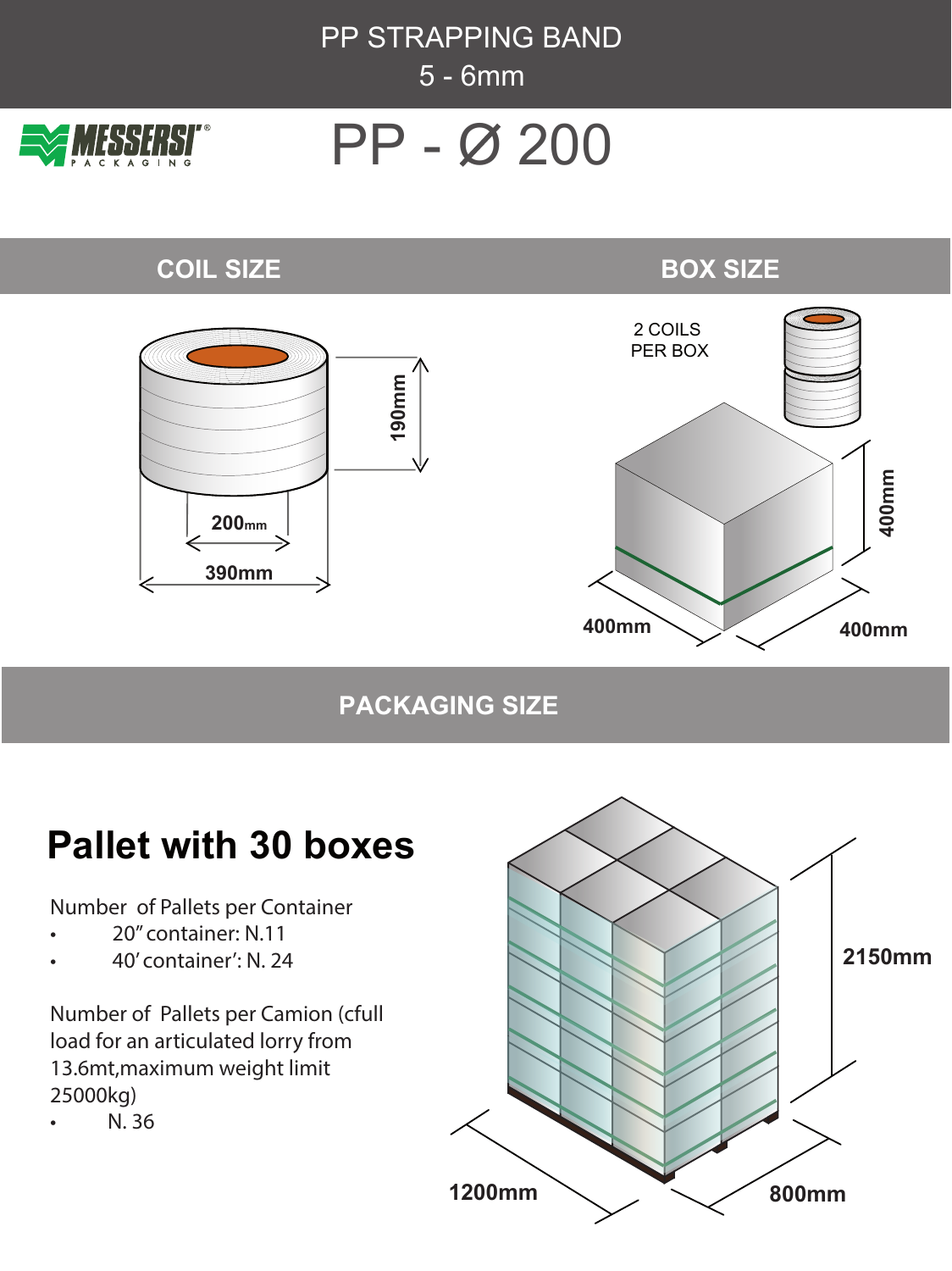



# PP - Ø 280

#### **COIL SIZE**





## **PACKAGING SIZE**

# **Pallet with 30 boxes**

Number of Pallets per Container

- 20'' container : N.11
- 40'' container : N. 24

Number of Pallets per Camion (full load for an articulated lorry from 13.6mt,maximum weight limit 25000kg)